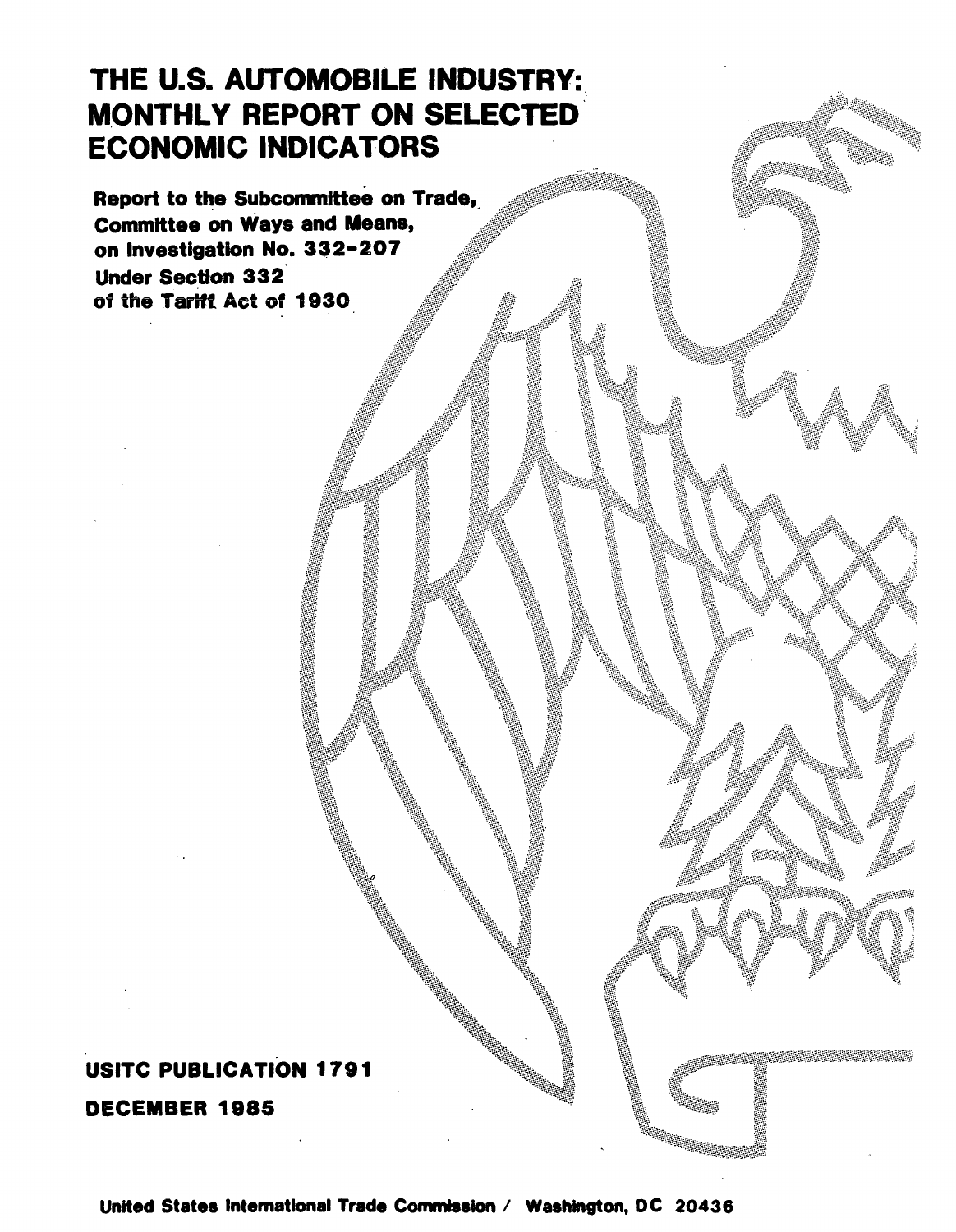# UNITED STATES INTERNATIONAL TRADE COMMISSION

#### **COMMISSIONERS**

Paula Stern, Chairwoman Susan W. Liebeler, Vice Chairman. **Alfred E. Eckes Seeley G. Lodwick** David B. Rohr

This report was prepared principally by

Jim McElroy and John Creamer

Machinery and Transportation Equipment Branch Machinery and Equipment Division

> Office of Industries Erland Heginbotham, Director

Address all communications to Kenneth R. Mason, Secretary to the Commission United States International Trade Commission Washington, DC 20436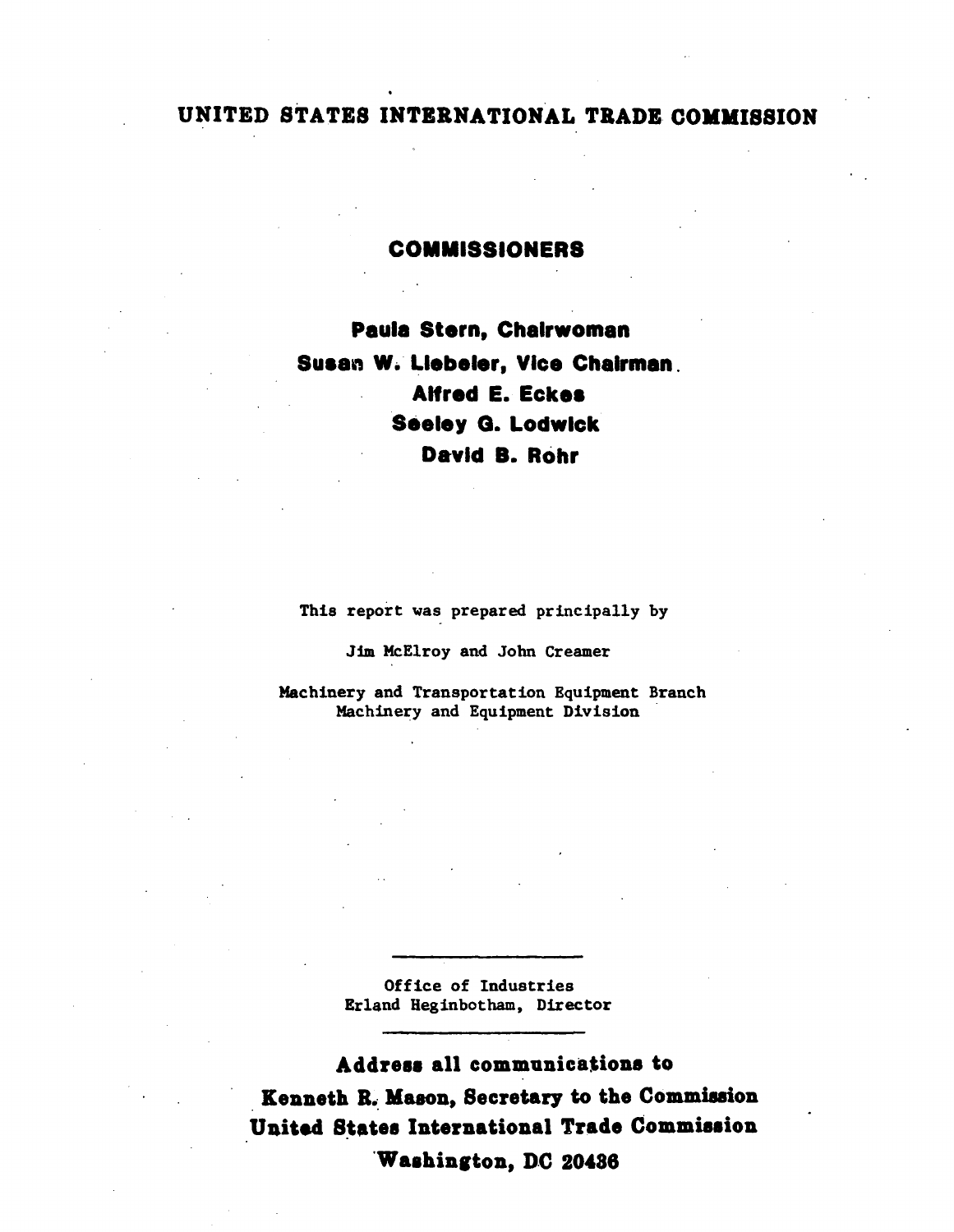# C O N T E N T S

 $\sim$ 

## Tables

|     | 1. New passenger automobiles: U.S. retail sales of domestic production,<br>production, inventory, days' supply, and employment, by specified<br>periods, December 1983-November 1985-                                   |
|-----|-------------------------------------------------------------------------------------------------------------------------------------------------------------------------------------------------------------------------|
| 2.  | New passenger automobiles: U.S. imports for consumption, by principal<br>sources and by specified periods, November 1983-October 1985----------                                                                         |
| 3.  | Lightweight automobile trucks and bodies and cab/chassis for light-<br>weight automobile trucks: U.S. imports for consumption, by<br>principal sources and by specified periods, November 1983-<br>October 1985         |
| 4.  | New passenger automobiles: U.S. exports of domestic merchandise,<br>by principal markets and by specified periods, November 1983-<br>October 1985                                                                       |
| 5.  | Lightweight automobile trucks and bodies and cab/chassis for light-<br>weight automobile trucks: U.S. exports of domestic merchandise,<br>by principal markets and by specified periods, November 1983-<br>October 1985 |
| 6.  | New passenger automobiles: Sales of domestic and imported passenger<br>automobiles and sales of imported passenger automobiles as a percent<br>of total U.S. sales, by specified periods, 1984 and 1985-                |
| 7.  | New passenger automobiles: Price indexes, by specified periods,<br>1984 and 1985-                                                                                                                                       |
| 8.  | New passenger automobiles: Retail price changes in the U.S. market<br>during November 1985-                                                                                                                             |
| 9.  | Sales and profits (loss) on major U.S. automobile manufacturers'<br>operations, by specified periods, 1984 and 1985-                                                                                                    |
| 10. | Manufacturers' suggested retail prices of selected U.S. and Japanese<br>automobiles, April 1981-December 1985-                                                                                                          |

## Page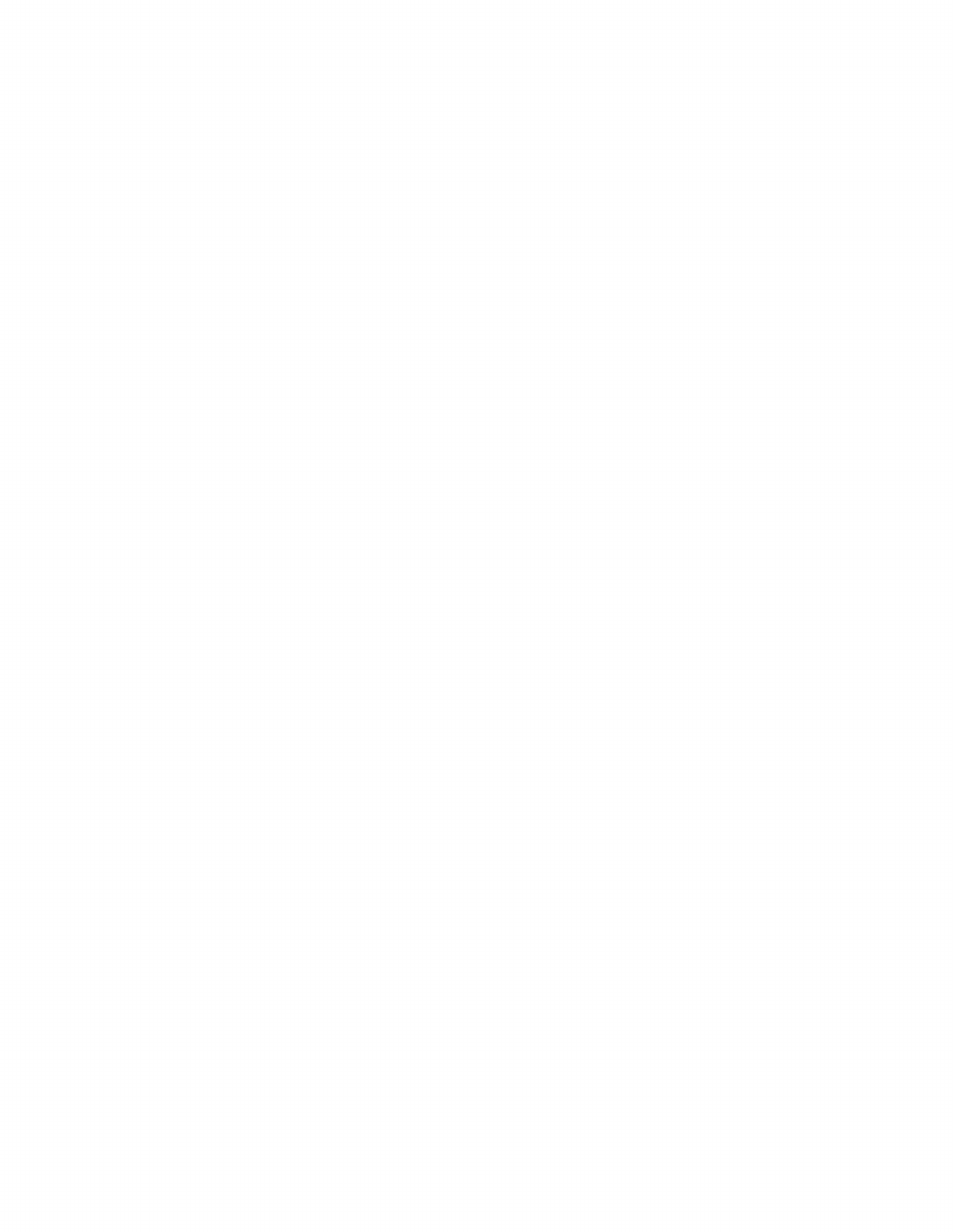Table 1.-Aew passenger automobiles: U.S. retail sales of domestic production, production, inventory, days' supply, and employment, by specified periods, December 1983-November 1985

|                                    |           | 1984 and 1985      |                  |                        | 1983 and 1984 |
|------------------------------------|-----------|--------------------|------------------|------------------------|---------------|
| Item                               | Oct.<br>÷ | Nov.               | Dec. 1984-<br>÷. | Nov.<br>$\ddot{\cdot}$ | Dec. 1983-    |
|                                    | 1985      | 1985               | Nov. 1985<br>÷   | 1984<br>÷              | Nov. 1984     |
|                                    |           |                    |                  |                        |               |
| Retail sales of domes-:            |           |                    |                  |                        |               |
| tic production:                    |           |                    |                  |                        |               |
| Subcompact-                        | 162:      | 147:               | 2,222:           | 164                    | 2,179         |
| Compact--------------------------- | 108 :     | 95                 | 1,517:           | 113                    | 1,322         |
| Intermediate----------             | 194:      | 161                | 2,602:           | 177:                   | 2,470         |
|                                    | 55:       | 51                 | 952:             | 75                     | 1,112         |
|                                    | 85:       | 66 :               | 1,008:           | 77                     | 1,009         |
|                                    | 604 :     | 521:               | 8,302:           | 607:                   | 8,091         |
| Production:                        |           |                    |                  |                        |               |
| Subcompact----------------------   | 141:      | 136:               | 1.538:           | 124:                   | 1,645         |
| Compact-                           | 180 :     | 171:               | 1,996:           | 153:                   | 1,920         |
| Intermediate-                      | 280 :     | 222:               | 3,086:           | .245:                  | 2,725         |
| Standard                           | 58:       | 45<br>$\mathbf{r}$ | 756 :            | 91                     | 774           |
|                                    | 77:       | 67:                | 878 :            | 79 :                   | 743           |
| $Total$ $-$                        | 737:      | 642:               | 8,254:           | 692 :                  | 7,807         |
| Inventory:                         |           |                    |                  |                        |               |
|                                    | 228       | 245                | 1/               | 294 :                  | <u>1</u> /    |
| Compact-                           | 261       | 309                | 1/               | 326                    | 1/            |
| Intermediate ---------------       | 448 :     | 543                | 1/               | 357:                   | 1/            |
|                                    | 138       | 163                | 1/               | 204:                   | 1/            |
|                                    | 169:      | 173:               | 1/               | 116:                   | 17            |
|                                    | 1,242:    | 1,434:             | 1/               | 1,296:                 | $\frac{1}{2}$ |
| Days' supply: 2/                   |           |                    |                  |                        |               |
| Subcompact-----------------------  | 33        | 56:                | $\frac{1}{2}$    | 65.                    | 1/            |
| Compact-                           | 35:       | 65:                |                  | 59                     | 17            |
| Intermediate-----------            | 36:       | 67:                | $\frac{1}{2}$    | 41                     | $\frac{1}{2}$ |
|                                    | 34        | 77                 | $\frac{1}{2}$    | 54                     | 1/            |
|                                    | 42 :      | 60:                | 1/               | 37:                    | 1/            |
|                                    | 36        | 65:                | 1/               | $51$ :<br>$\bullet$    | $\frac{1}{2}$ |
| $Emplogment: 3/$                   |           |                    |                  |                        |               |
| Total employees $-$ 4/871          |           | 5/<br>874          | $\frac{1}{2}$    | 6/881                  | $\frac{1}{2}$ |
| Production workers--:              | $4/673$ : | 5/680:             | $\frac{1}{2}$    | $6/678$ :              |               |
|                                    | 38        | 38                 |                  | 56                     |               |
|                                    |           |                    | 1/               |                        |               |

(In thousands of units; thousands of employees)

!/ Not applicable.

2/ Days' supply is an average for each class size which is determined by the previous month's retail sales.

*11* Employment data are for SIC 371 (motor vehicles and motor vehicle equipment).

4/ Data are for September 1985, revised.

5/ Data are for October 1985.

~/ Data are for October 1984, revised.

*71* Layoffs are the number of UAW members on indefinite layoff from U.S. auto plants as of the end of each specified period.

Source: Retail sales and production, Data Resources, Inc. Auto Information Bank; days' supply and inventory, Automotive News; and employment, U.S. Department of Labor.

Note.-Because of rounding, figures may not add to the totals shown.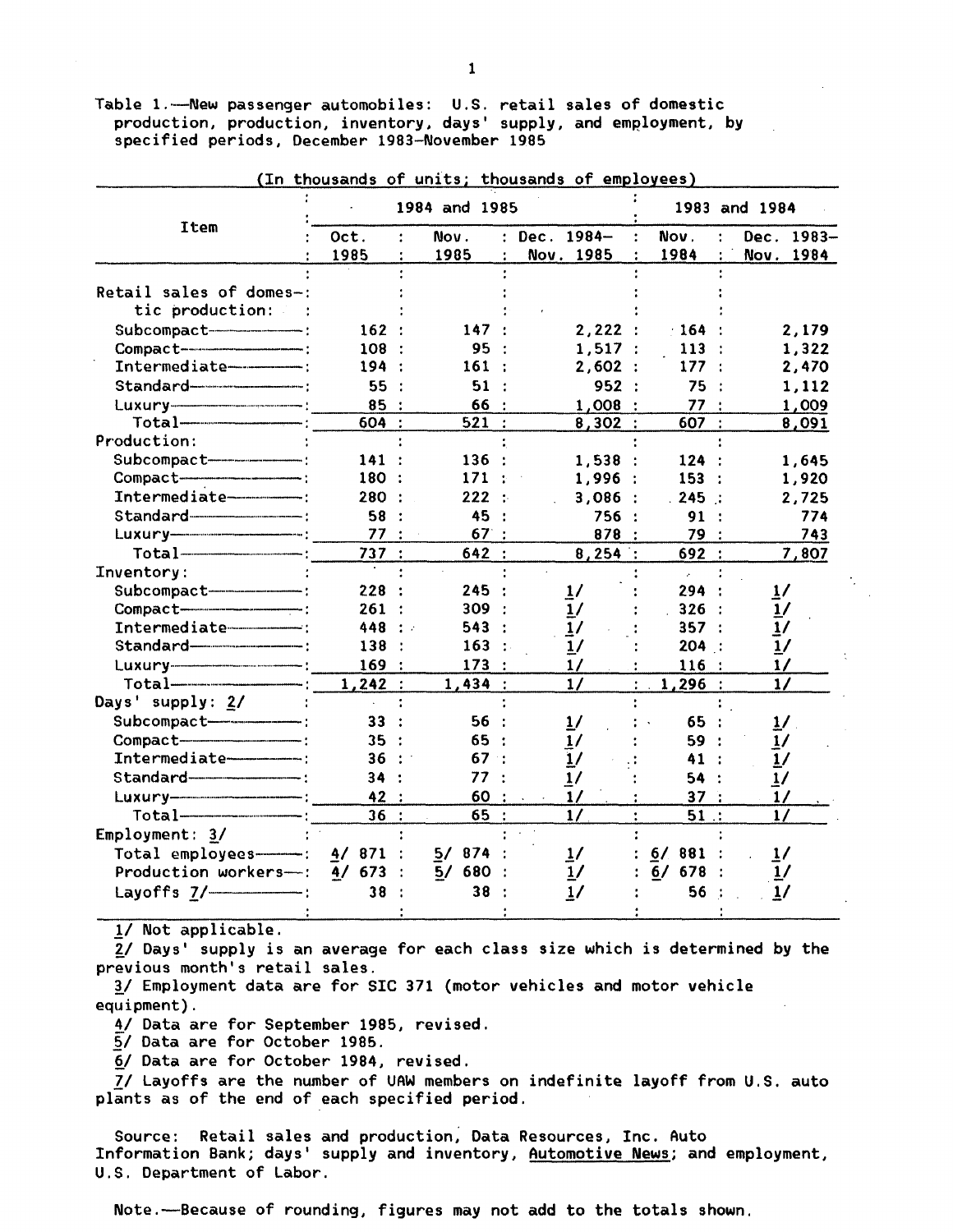Table 2.-New passenger automobiles: U.S. imports for consumption, by principal sources and by specified periods, November 1983-October 1985 1/

|                                                       |                                     | 1984-85                |                 |                          | 1983-84    |  |  |  |  |  |
|-------------------------------------------------------|-------------------------------------|------------------------|-----------------|--------------------------|------------|--|--|--|--|--|
| Source                                                | Sept.                               | Oct.<br>$\ddot{\cdot}$ | Nov. 1984-      | Oct.                     | Nov. 1983- |  |  |  |  |  |
|                                                       | 1985                                | 1985                   | Oct. 1985       | 1984                     | Oct. 1984  |  |  |  |  |  |
|                                                       |                                     | Quantity (units)       |                 |                          |            |  |  |  |  |  |
|                                                       |                                     |                        |                 |                          |            |  |  |  |  |  |
|                                                       | 240,785 :                           | 178,900:               | 2,320,878:      | $156,524$ :              | 1,976,897  |  |  |  |  |  |
|                                                       | 110,355:                            | 108,978:               | 1, 115, 330:    | 92,079 :                 | 1,065,685  |  |  |  |  |  |
| West Germany------------                              | 28,000 :                            | 26.731:                | 449,229 :       | 24,508 :                 | 335,058    |  |  |  |  |  |
|                                                       | 6,307:                              | 9,017:                 | $128,413$ :     | 9,862:                   | 121,647    |  |  |  |  |  |
| $Itally$ = $-$                                        | 1,421:                              | 466 :                  | 8,009:          | 417:                     | 9,697      |  |  |  |  |  |
| United Kingdom                                        | 1,560:                              | $1,976$ :              | 23,616:         | 1,300:                   | 19,873     |  |  |  |  |  |
|                                                       | $1,539$ :                           | 616:                   | 44,755 :        | 1,840:                   | 32,655     |  |  |  |  |  |
| Mexico                                                | 124:                                | 459 :                  | 9,264:          | 90                       | 5,174      |  |  |  |  |  |
| $Yugoslawia$ $---$                                    | 506:                                | 1,064:                 | 1,576:          | ⊸ :                      |            |  |  |  |  |  |
| All other---------------                              | 336:                                | 526:                   | 13,673:         | 293:                     | 13,501     |  |  |  |  |  |
|                                                       | 390,933 :                           | 328,733:               | $4, 114, 743$ : | 286,913:                 | 3,580,187  |  |  |  |  |  |
|                                                       | Value (1,000 dollars)               |                        |                 |                          |            |  |  |  |  |  |
|                                                       |                                     |                        |                 |                          |            |  |  |  |  |  |
|                                                       |                                     |                        | 14,765,838 :    | 997,382:                 | 12,428,198 |  |  |  |  |  |
| Canada----------------------- 1,087,497 : 1,092,906 : |                                     |                        | $10,753,614$ :  | 881,016 :                | 9,972,043  |  |  |  |  |  |
| West Germany-------                                   | 395,854:                            | $344,003$ :            | 5,736,136:      | 348,464:                 | 4,501,155  |  |  |  |  |  |
|                                                       | 70,687:                             | $102,519$ :            | 1,470,544 :     | 107,912 :                | 1,294,925  |  |  |  |  |  |
|                                                       | 19,180:                             | 7,597:                 | 116,465:        | 6,846:                   | 134,376    |  |  |  |  |  |
| United Kingdom                                        | 38,543:                             | 49,816 :               | 573,706 :       | $31,505$ :               | 462,766    |  |  |  |  |  |
|                                                       | 14,330:                             | 6,628:                 | 247,064 :       | 18,152:                  | 292,195    |  |  |  |  |  |
| Mexico                                                | 654 :                               | $3,211$ :              | 41,765 :        | 612:                     | 33,464     |  |  |  |  |  |
| $Yugoslavia$ = $:$                                    | $1,265$ :                           | 2,660:                 | 3,910:          |                          |            |  |  |  |  |  |
| All other-----------                                  | 4,560:                              | 6,712:                 | 150,459:        | 3,076:                   | 86,873     |  |  |  |  |  |
|                                                       | Total—————: 3,141,109 : 2,792,650 : |                        |                 | 33,859,501 : 2,394,965 : | 29,205,995 |  |  |  |  |  |
|                                                       |                                     |                        |                 |                          |            |  |  |  |  |  |

1/ Data include imports into Puerto Rico and TSUSA item 692.1005; data do not include automobiles assembled in Foreign-Trade Zones.

Source: Compiled from official statistics of the U.S. Department of Commerce.

Note.-Because of rounding, figures may not add to the totals shown.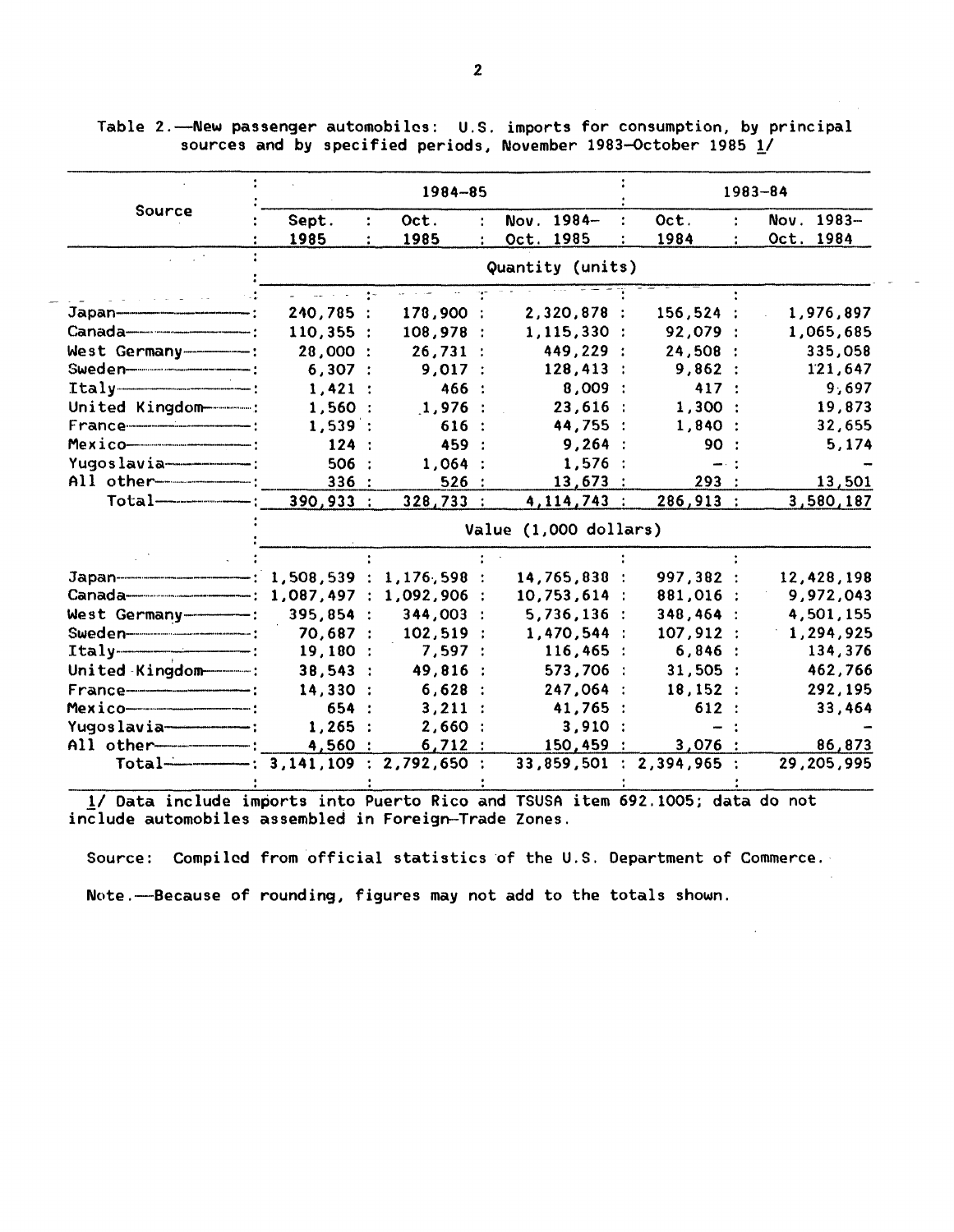able  $3$ .-Lightweight automobile trucks  $1/$  and bodies and cab/chassis for lightweight automobile trucks: U.S. imports for consumption, by principal sources and by specified periods, November 1983-October 1985 2/

|                             |                       | 1984-85  |                       |             | $1983 - 84$      |
|-----------------------------|-----------------------|----------|-----------------------|-------------|------------------|
| Source                      | Sept.                 | Oct.     | $Nov. 1984-$          | Oct.        | $1983 -$<br>Nov. |
|                             | 1985                  | 1985     | Oct. 1985             | 1984        | Oct. 1984        |
|                             |                       |          | Quantity (units) 3/   |             |                  |
|                             |                       |          |                       |             |                  |
| 'apan--------------         | 69,846:               | 51,393:  | 754,986 :             | 42,682:     | 558,827          |
| 'anada---                   | 29.441:               | 28.631:  | 321,292:              | 26,996:     | 349,162          |
| exicon                      | 2,236<br>$\mathbf{r}$ | 2,715:   | 24,617:               | 2,145:      | 2,149            |
| $11$ other                  | 9:                    | 16:      | 3,700:                | 340:        | 2,000            |
| $Total$ $-$                 | 101,532:              | 82,755:  | 1,104,595:            | 72,163:     | 912,138          |
|                             |                       |          | Value (1,000 dollars) |             |                  |
|                             |                       |          |                       |             |                  |
| apan-                       | 292,114:              | 225,543: | $3,210,491$ :         | 177,566:    | 2,320,817        |
|                             | 275.534:              | 43,671:  | 2,687,967:            | $236,601$ : | 2,821,642        |
| lexico-                     | 16,186                | 18,069:  | 178, 132 :            | 16,046:     | 16,077           |
| $11$ other----------------- | 259:                  | 3,180:   | $33,823$ :            | 1,173:      | 20,983           |
|                             | 584,093               | 290,463  | $6,110,413$ :         | 431,386 :   | 5,179,519        |
|                             |                       |          |                       |             |                  |

1/ Defined as not over 10,000 pounds gvw.

2/ Partially estimated, all data include imports into Puerto Rico.

3/ Quantity data include complete trucks and cab/chassis, but exclude bodies.

Source: Compiled from official statistics of the U.S. Department of Commerce, xcept as noted.

Note.-Because of rounding, figures may not add to the totals shown.

 $\label{eq:2.1} \frac{1}{\sqrt{2\pi}}\int_{\mathbb{R}^3}\frac{1}{\sqrt{2\pi}}\left(\frac{1}{\sqrt{2\pi}}\right)^2\frac{1}{\sqrt{2\pi}}\int_{\mathbb{R}^3}\frac{1}{\sqrt{2\pi}}\frac{1}{\sqrt{2\pi}}\frac{1}{\sqrt{2\pi}}\frac{1}{\sqrt{2\pi}}\frac{1}{\sqrt{2\pi}}\frac{1}{\sqrt{2\pi}}\frac{1}{\sqrt{2\pi}}\frac{1}{\sqrt{2\pi}}\frac{1}{\sqrt{2\pi}}\frac{1}{\sqrt{2\pi}}\frac{1}{\sqrt{2\pi}}\frac{$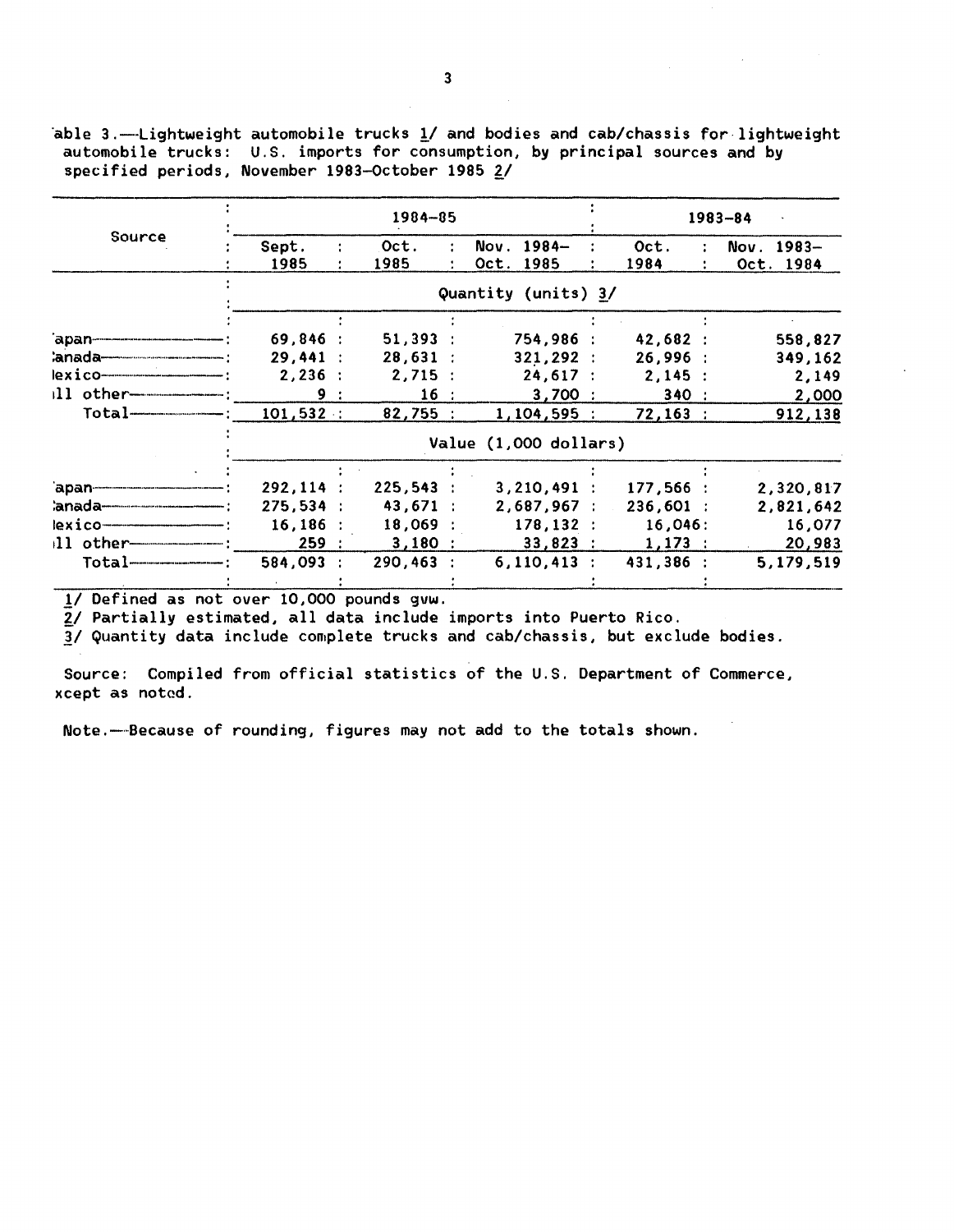|                                                                                                                                                                                                                                                                                                         |                       | 1984-85     |       |                                                                       |  |            | $1983 - 84$ |              |  |
|---------------------------------------------------------------------------------------------------------------------------------------------------------------------------------------------------------------------------------------------------------------------------------------------------------|-----------------------|-------------|-------|-----------------------------------------------------------------------|--|------------|-------------|--------------|--|
| Market                                                                                                                                                                                                                                                                                                  | Sept.                 | Oct.        | ÷     | Nov. 1984-                                                            |  | Oct.       |             | $Nov. 1983-$ |  |
|                                                                                                                                                                                                                                                                                                         | 1985                  | 1985        |       | Oct. 1985                                                             |  | 1984       |             | Oct. 1984    |  |
|                                                                                                                                                                                                                                                                                                         |                       |             |       | Quantity (units)                                                      |  |            |             |              |  |
|                                                                                                                                                                                                                                                                                                         |                       |             |       |                                                                       |  |            |             |              |  |
|                                                                                                                                                                                                                                                                                                         | 57,464:               | $60,305$ :  |       | $672, 213$ :                                                          |  | 40,088 :   |             | 576,432      |  |
| Japan————————                                                                                                                                                                                                                                                                                           | 38:                   |             | 104:  | 1,292:                                                                |  | 251:       |             | 2,347        |  |
| All other $   \cdots$                                                                                                                                                                                                                                                                                   | 1,510:                |             | .981: | 23,373:                                                               |  | 1,675:     |             | 22,987       |  |
| Total <del>-------------</del> -                                                                                                                                                                                                                                                                        | 59,012:               | $61,390$ :  |       | 696,878 :                                                             |  | 42,014:    |             | 601,766      |  |
|                                                                                                                                                                                                                                                                                                         | Value (1,000 dollars) |             |       |                                                                       |  |            |             |              |  |
|                                                                                                                                                                                                                                                                                                         |                       |             |       |                                                                       |  |            |             |              |  |
|                                                                                                                                                                                                                                                                                                         | 487.331 :             | 526,853     |       | 5,675,324:                                                            |  | 329,327:   |             | 4,393,217    |  |
| $Japan$ = $\frac{1}{2}$ = $\frac{1}{2}$ = $\frac{1}{2}$ = $\frac{1}{2}$ = $\frac{1}{2}$ = $\frac{1}{2}$ = $\frac{1}{2}$ = $\frac{1}{2}$ = $\frac{1}{2}$ = $\frac{1}{2}$ = $\frac{1}{2}$ = $\frac{1}{2}$ = $\frac{1}{2}$ = $\frac{1}{2}$ = $\frac{1}{2}$ = $\frac{1}{2}$ = $\frac{1}{2}$ = $\frac{1}{2}$ | $-111:$               | 1.726:      |       | 18,756:                                                               |  | $4,460$ :  |             | 32,785       |  |
|                                                                                                                                                                                                                                                                                                         | 18,358:               | $11,980$ :  |       | 273,233:                                                              |  | 20,637:    |             | 270,379      |  |
| $Total$ $-$                                                                                                                                                                                                                                                                                             | $506, 103$ :          | $540,559$ : |       | $5,967,313$ :                                                         |  | 354, 424 : |             | 4,696,381    |  |
|                                                                                                                                                                                                                                                                                                         |                       |             |       |                                                                       |  |            |             |              |  |
| Source:                                                                                                                                                                                                                                                                                                 |                       |             |       | Compiled from official statistics of the U.S. Department of Commerce. |  |            |             |              |  |

Table 4.-New passenger automobiles: U.S. exports of domestic merchandise, by principal markets and by specified periods, November 1983-0ctober 1985 '

 $\mathcal{O}_{\mathcal{A}}$ 

 $\cdot$ 

 $\hat{\boldsymbol{z}}$ 

Note.--Because of rounding, figures may not add to the totals shown.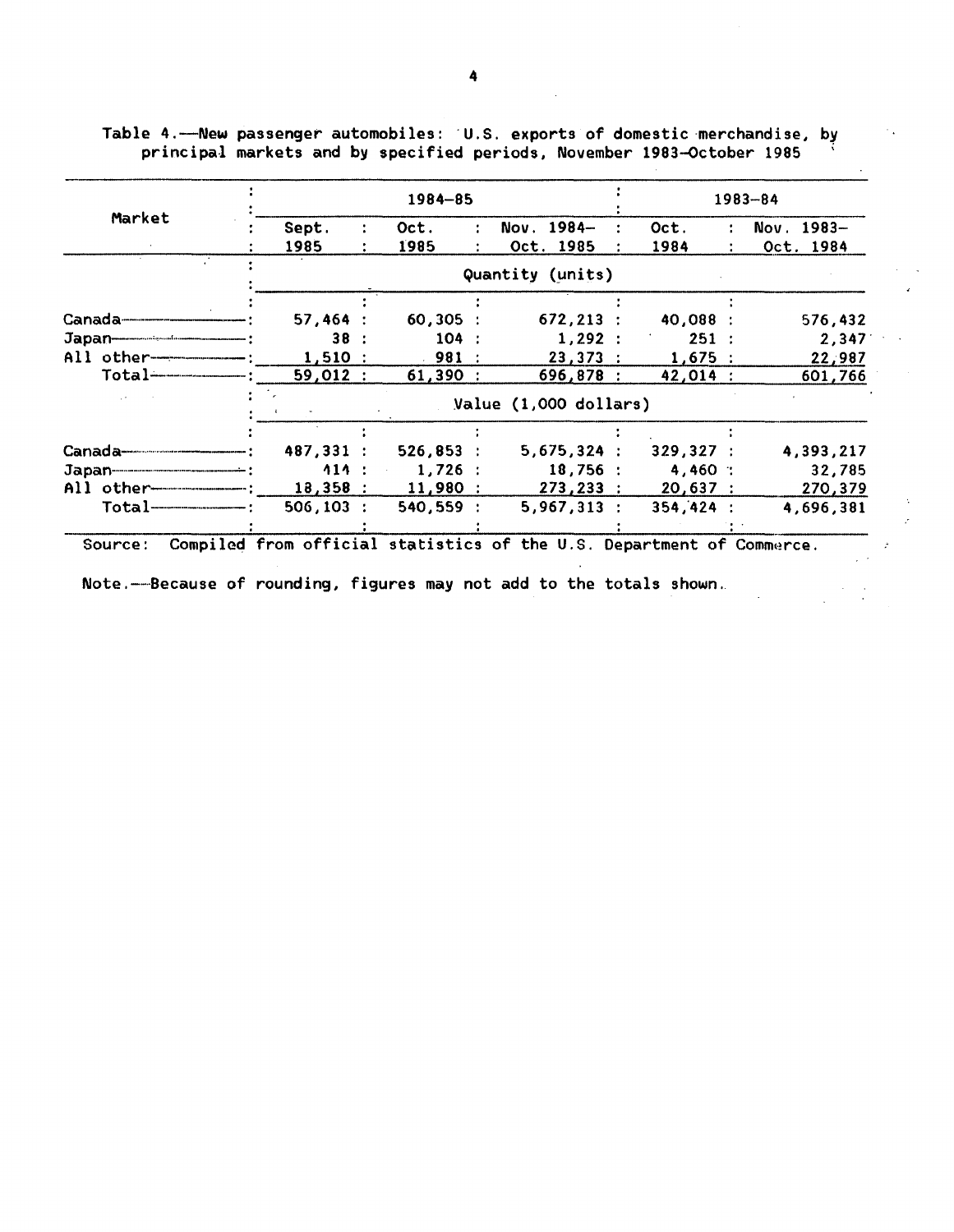Table 5.--Lightweight automobile trucks  $1/$  and bodies and cab/chassis for lightweight automobile trucks: U.S. exports of domestic merchandise, by principal markets and by specified periods, November 1983-October 1985 2/

|                                   |             | 1984-85    |                         | $1983 - 84$ |              |  |  |
|-----------------------------------|-------------|------------|-------------------------|-------------|--------------|--|--|
| Market                            | Sept.       | Oct.       | Nov. 1984-              | Oct.        | Nov. $1983-$ |  |  |
|                                   | 1985        | 1985       | Oct. 1985               | 1984        | Oct. 1984    |  |  |
|                                   |             |            | Quantity (units) 3/     |             |              |  |  |
|                                   |             |            |                         |             |              |  |  |
| Canada———————                     | 11,959:     | 9,619:     | 127,000:                | 7,056:      | 102,724      |  |  |
| $All$ other $-$                   | 1,062:      | 355:       | 12,134:                 | 1,768:      | 16,706       |  |  |
| $Total$ $\overline{\phantom{a}1}$ | 13,021 :    | 9,974:     | 139, 134:               | 8,824:      | 119,430      |  |  |
|                                   |             |            | Value $(1,000$ dollars) |             |              |  |  |
|                                   |             |            |                         |             |              |  |  |
|                                   | $108,471$ : | 85,134:    | $1,061,541$ :           | $56,638$ :  | 793,988      |  |  |
| All other                         | 14,999:     | 3,682:     | $135,684$ :             | 24,139:     | 200,996      |  |  |
| $Total--$                         | 123,470:    | $88,816$ : | 1, 197, 225:            | 89,777:     | 994,984      |  |  |
|                                   |             |            |                         |             |              |  |  |

1/ Defined as not over 10,000 pounds gvw.

2/ Partially estimated.

3/ Quantity data include complete trucks and cab/chassis, but exclude bodies.

Source: Compiled from official statistics of the U.S. Department of Commerce, except as noted.

Note.-Because of rounding, figures may not add to the totals shown.

 $\label{eq:2.1} \frac{1}{\sqrt{2\pi}}\int_{0}^{\infty}\frac{1}{\sqrt{2\pi}}\left(\frac{1}{\sqrt{2\pi}}\right)^{2\alpha} \frac{d\alpha}{\alpha} \,d\beta\,.$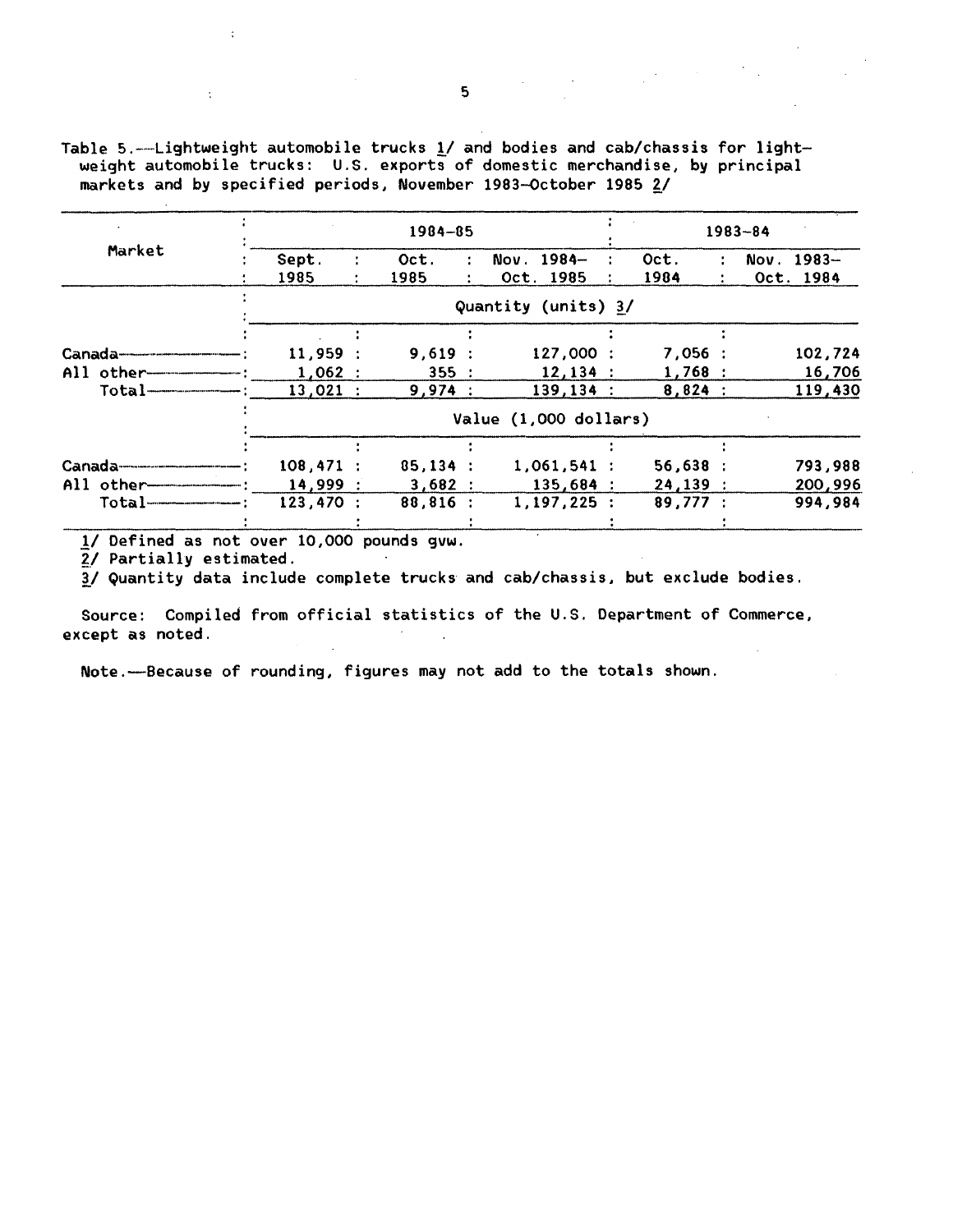Table 6.--New passenger automobiles: Sales of domestic and imported passenger automobiles and sales of imported passenger automobiles as a percent of total U.S. sales, by specified periods, 1904 and 1905 

|                                                                                                  |           |                            | Sales of-                  |              | Total U.S. sales                 |                           | sales to    | Ratio of import   |  |
|--------------------------------------------------------------------------------------------------|-----------|----------------------------|----------------------------|--------------|----------------------------------|---------------------------|-------------|-------------------|--|
| Period                                                                                           |           | Domestic<br>automobiles 1/ | Imported<br>automobiles 2/ |              |                                  |                           | total sales |                   |  |
|                                                                                                  | 1985      | 1984                       | 1985                       | 1984         | 1985                             | 1984                      | 1985        | 1984              |  |
|                                                                                                  |           |                            |                            |              |                                  |                           |             | <b>Percent</b> -  |  |
|                                                                                                  |           |                            |                            |              |                                  |                           |             |                   |  |
|                                                                                                  | 628,037 : | 583,429                    | 208,184 :                  | 195.129:     | 836,221 :                        | 778,558                   | 24.9:       | 25.1              |  |
| Februarv—— :                                                                                     |           | 645,317 : 655,016          | 193,290 :                  | $186, 218$ : | 838,607 :                        | 841,234 :                 | 23.0:       | 22.1              |  |
| $Jan-Feb-----:1,273,354 :1,238,445 :$                                                            |           |                            | 401,474 :                  |              | 381,347 : 1,674,828 :1,619,792 : |                           | 24.0:       | $-23.5$           |  |
|                                                                                                  |           | 756.164:                   | 201.341:                   | 205.947:     | 970.268:                         | 962.111:                  | 20.8:       | 21.4              |  |
| Jan-Mar--------- : 2,042,281 : 1,994,609 :                                                       |           |                            | $602,815$ :                | 587.294:     |                                  | $2,645,096$ : 2,581,903 : | 22.8:       | 22.7              |  |
| April—————: 788,282 :                                                                            |           | $721,091$ :                | $198, 241$ :               | 174.311:     | 986,523                          | $895,402$ :               | $20.1$ :    | 19.5              |  |
| Jan-Apr--------: 2,830,563 : 2,715,700 :                                                         |           |                            | 801.056:                   | 761.605:     |                                  | 3.631.619 : 3.477.305 :   | 22.1:       | 21.9              |  |
| May------------------: 807,590 :                                                                 |           | $803, 273$ :               | 262,344:                   |              | 243,326 : 1,066,934 :1,046,599 : |                           | 24.6:       | 23.2              |  |
| Jan-May ----- : 3,638,153 : 3,518,973 : 1,063,400 : 1,004,931 : 4,698,553 : 4,523,904 :          |           |                            |                            |              |                                  |                           | 22.6:       | 22.2              |  |
| June-------------: 676,675 :                                                                     |           | 727.370 :                  | 248,659 :                  | 223,688 :    | 925.334:                         | 951.058 :                 | 26.9:       | 23'.5             |  |
| Jan-June----: 4, 314, 828 : 4, 246, 343 : 1, 312, 059 : 1, 228, 619 :                            |           |                            |                            |              |                                  | 5.623.887 : 5.474.962 :   | 23.3:       | 22.4              |  |
|                                                                                                  |           | 684, 112 :                 | $266,803$ :                | $205,617$ :  | 900, 330:                        | 889,729:                  | 29.6:       | 23.1              |  |
| $Jan-July---:4,948,355 :4,930,455 :1,578,862 :1,434,236 :$                                       |           |                            |                            |              |                                  | 6,524,217:6,364,691:      | 24.2:       | $\therefore$ 22.5 |  |
| August------------ : 1,000,695 :                                                                 |           | 630,469:                   | 255,931:                   | $211,730$ :  | $1,256,626$ :                    | 815.199:                  | 20.4        | 26.C              |  |
|                                                                                                  |           |                            |                            |              |                                  |                           | 23.6        | 22.9              |  |
| September-: 839,382 :                                                                            |           | 556.672:                   | 236,669:                   |              | 176,358 : 1,076,051 :            | 743.030:                  | 22.0:       | 23.7              |  |
| Jan-Sept---: 6,788,432:6,100,596:2,071,462:1,822,324:8,856,894:7,922,920:                        |           |                            |                            |              |                                  |                           | 23.4 :      | 23.0              |  |
| October--------: 598,399 :                                                                       |           | 689,563:                   | 266, 278:                  | 212,700 :    | 864,677:                         | 902.263:                  | 30.8:       | 23.6              |  |
| $Jan-Oct---:7, 306, 831 : 6, 790, 159 : 2, 337, 740 : 2, 035, 024 : 9, 721, 571 : 8, 825, 183 :$ |           |                            |                            |              |                                  |                           | 24.0:       | 23.1              |  |
| November--- : 515,802 :                                                                          |           | 600.692:                   | 247,580:                   | $201,836$ :  | 763.382:                         | 802.528:                  | 32.4 :      | 24.3              |  |
|                                                                                                  |           |                            |                            |              |                                  |                           | 24.7:       | 26.0              |  |
|                                                                                                  |           |                            |                            |              |                                  |                           |             |                   |  |

1/ Domestic automobile sales include U.S. and Canadian-built automobiles sold in the United States.

£/ Does not include automobiles imported from Canada.

Source: Automotive News.

|  | Table 7.——New passenger automobiles:  Price indexes, by specified periods, |               |  |  |
|--|----------------------------------------------------------------------------|---------------|--|--|
|  |                                                                            | 1984 and 1985 |  |  |

|                         |               |              | $(1967 = 100)$    |               |              |                   |  |  |
|-------------------------|---------------|--------------|-------------------|---------------|--------------|-------------------|--|--|
|                         |               | 1985         |                   | 1984 and 1985 |              |                   |  |  |
| <b>Ttem</b>             | Sept.<br>1985 | Oct.<br>1985 | Percent<br>change | Oct.<br>1984  | Oct.<br>1985 | Percent<br>change |  |  |
|                         |               |              |                   |               |              |                   |  |  |
| Consumer Price          |               |              |                   |               |              |                   |  |  |
| Index:                  |               |              |                   |               |              |                   |  |  |
| Unadjusted $--$ :       | 214.5         | $216.2$ :    | $+0.8$            | $209.6$ :     | 216.2 :      | $+3.1$            |  |  |
| Seasonally<br>$\sim$ 1  |               |              |                   |               |              |                   |  |  |
| $adjusted$ $-$ :        | 216.4         | 217.5:       | $+0.5$ :          | 217.5         | 217.5        | $+3.4$            |  |  |
| Producer Price          |               |              |                   |               |              |                   |  |  |
| Index:                  |               |              |                   |               |              |                   |  |  |
| Unadjusted—— $\cdots$ : | 227.0         | 234.8:       | $+3.4 :$          | 222.6:        | 234.8:       | $+5.5$            |  |  |
| Seasonally              |               |              |                   |               |              |                   |  |  |
| $adjusted$ $-$ :        | 237.2         | 231.1        | $-2.6$ :          | 218.2         | 231.1        | $+5.9$            |  |  |

1984 and 1905

Source: U.S. Department of Labor.

6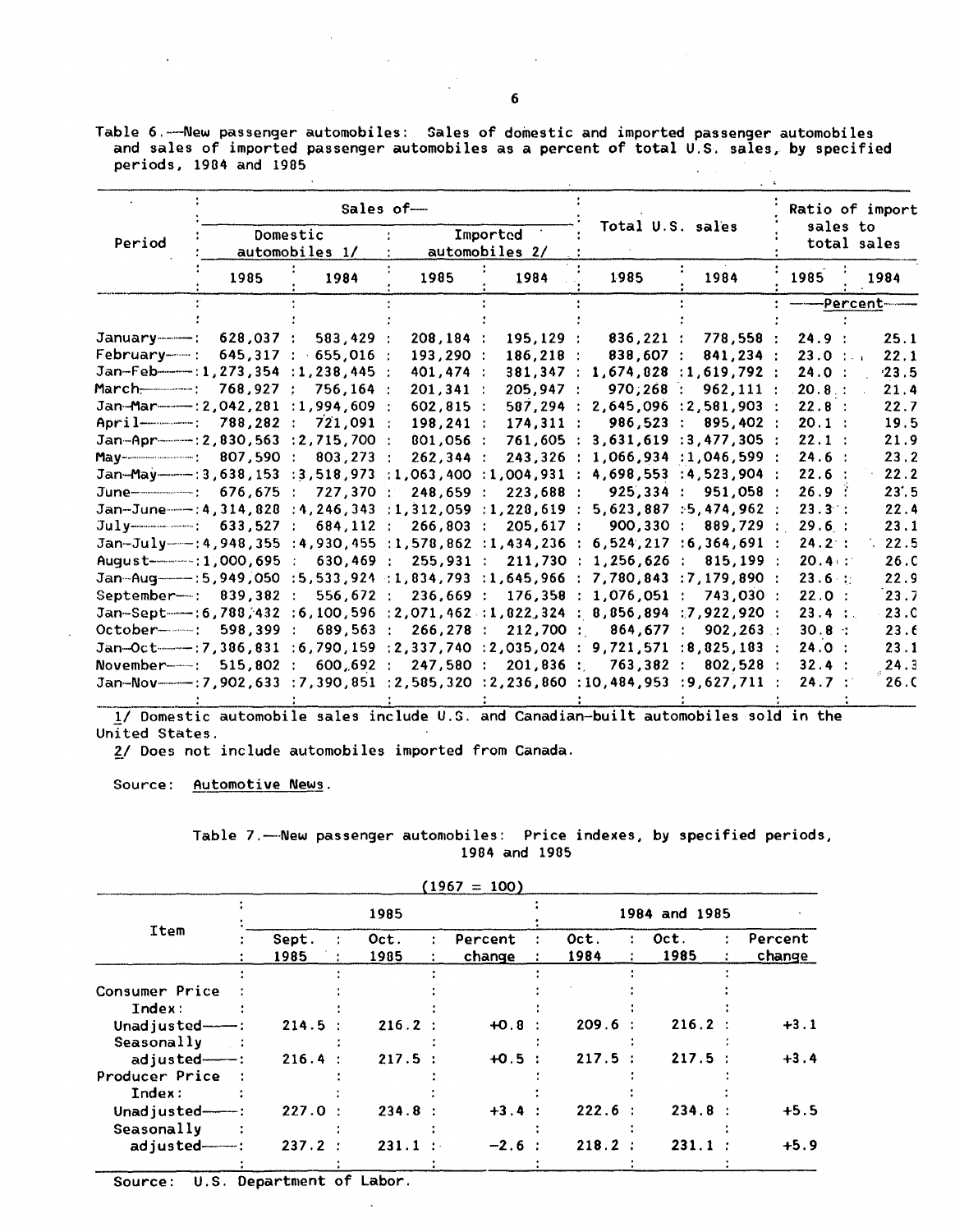Table 8.-New passenger automobiles: Retail price changes in the U.S. market during November 1985

| Source and size category      | : Retail price changes, in<br>dollars, November 1985<br>$(+ or -)$ |  |  |  |
|-------------------------------|--------------------------------------------------------------------|--|--|--|
| U.S. producers:               |                                                                    |  |  |  |
|                               |                                                                    |  |  |  |
|                               |                                                                    |  |  |  |
| $Chrysler$ No change.         |                                                                    |  |  |  |
| European Community producers: |                                                                    |  |  |  |
|                               |                                                                    |  |  |  |
|                               | $+385$ to $+745$                                                   |  |  |  |
| Japanese producers:           |                                                                    |  |  |  |
|                               | $+182$ to $+2,557$                                                 |  |  |  |
| Compact No change.            |                                                                    |  |  |  |
|                               |                                                                    |  |  |  |

Source: Automotive News, November 1985.

Table 9.-Sales and profits (loss) on major U.S. automobile manufacturers' operations, by specified periods, 1984 and 1985  $\underline{1}$ /

|                                  |                  | (In millions of dollars) | <b>Formation</b>   |                      |  |  |
|----------------------------------|------------------|--------------------------|--------------------|----------------------|--|--|
|                                  | 1985             |                          |                    | 1984                 |  |  |
| Item and firm                    | $April-$<br>June | $July-$<br>September     | $April-$<br>June 1 | $July-$<br>September |  |  |
| Sales:                           |                  |                          |                    |                      |  |  |
| General Motors---------------    | 24,789           | 22,492                   | 21,583:            | 18,543               |  |  |
| $\mathsf{Ford}$ = $\blacksquare$ | 13,802           | $11,630$ :               | 14,096:            | 11,844               |  |  |
|                                  | 5,980            | 4,485                    | 5,251:             | 4,058                |  |  |
| American Motors-------------     | 961              | $1,032$ :                | 1,062:             | 1,024                |  |  |
| $Total$ - $\qquad$ :             | 45,531           | 39,638                   | 41,992 :           | 35,469               |  |  |
| Profits:                         |                  |                          |                    |                      |  |  |
| General Motors--------------     | 1,159            | 517                      | 1,609:             | 417                  |  |  |
|                                  | 699              | 313                      | 909:               | 379                  |  |  |
|                                  | 596              | 316                      | 803:               | 262                  |  |  |
| American Motors-----             | (70)             | (19)                     | 5:                 | 2.5                  |  |  |
|                                  | 2,384            | 1,127                    | 3,326:             | 1,060                |  |  |
|                                  |                  |                          |                    |                      |  |  |

!/ Data are for world operations.

Source: Automotive News.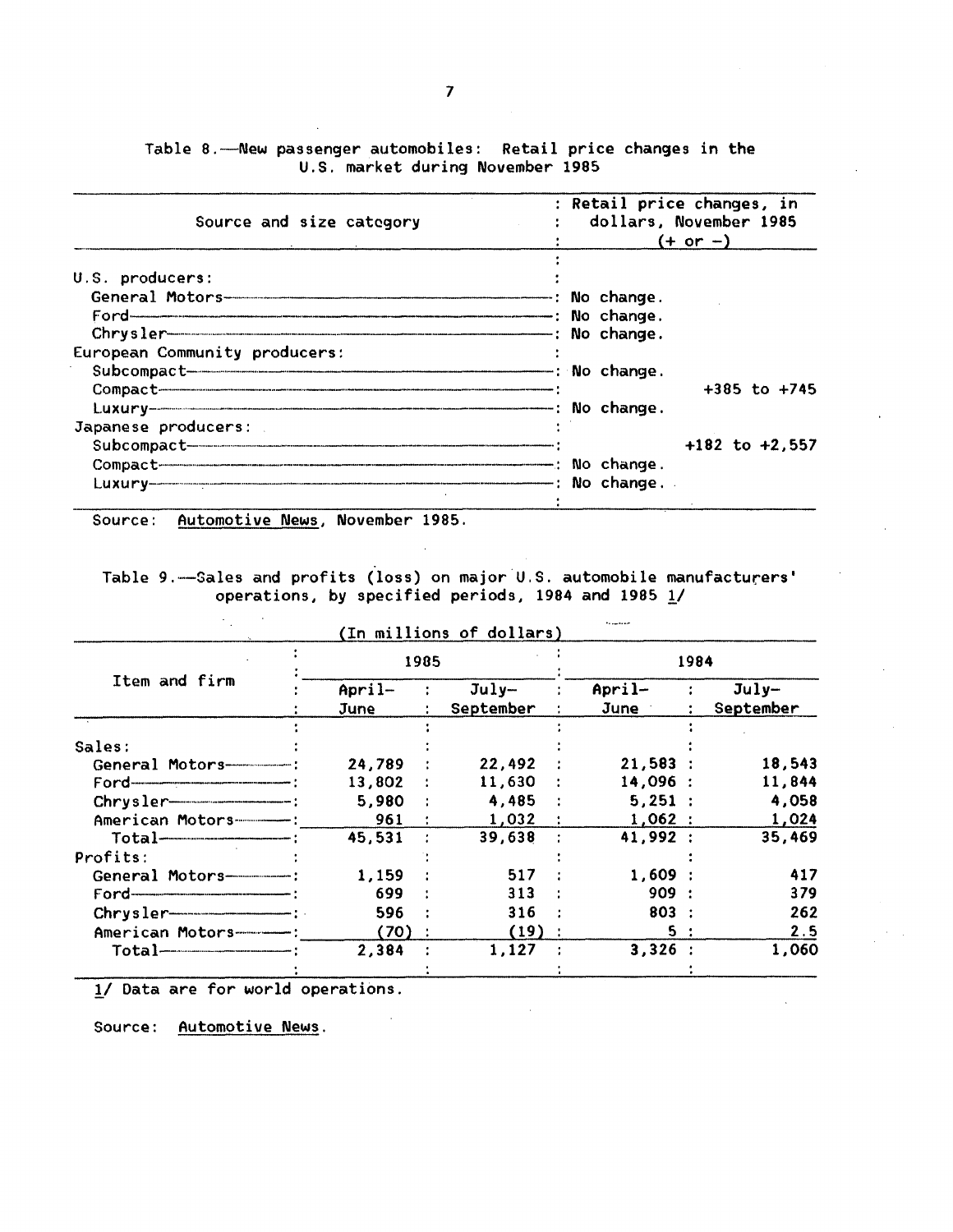|                                                                  |         | April 1, 1981                           |                  | December 1, 1985 :                                        | Percent change in<br>optionally equipped<br>model                                      |                                 |  |
|------------------------------------------------------------------|---------|-----------------------------------------|------------------|-----------------------------------------------------------|----------------------------------------------------------------------------------------|---------------------------------|--|
| Company, model, and options 2/                                   | Base    | : Option-<br>: ally<br>$:$ model $3/$ : | Base             | : Option-<br>: ally<br>$\therefore$ model 3/ $\therefore$ | :November $1985-$ :<br>model $3/$ : equipped : model $3/$ : equipped : December 1985 : | April 1981-<br>December<br>1985 |  |
| General Motors:                                                  |         |                                         |                  |                                                           |                                                                                        |                                 |  |
| Chevette CS, 2 door HB (PB, RWD, TG) ------: \$5,155 : \$5,405 : |         |                                         | \$5,645:         | \$5,979:                                                  |                                                                                        | $+10.6$                         |  |
| Citation, 4 door HB (PB, RWD, TG, AT) $4/-$ : 6,404 : 7,014 :    |         |                                         | 7.232:           | 8,042 :                                                   | <b>NA</b>                                                                              | $+14.7$                         |  |
|                                                                  |         |                                         | 13,128:          | 13,518:                                                   | 0.                                                                                     | $+8.1$                          |  |
| Ford:                                                            |         |                                         |                  |                                                           |                                                                                        |                                 |  |
|                                                                  | 5,556:  | 5.857:                                  | 6,327:           | 6,561:                                                    |                                                                                        | $+12.0$                         |  |
| Tempo GL 4 door (RWD, AT, TG) $6/$ -------------                 | 6.421:  | $6,953$ :                               | 7.508:           | 8.214:                                                    |                                                                                        | $+18.1$                         |  |
| LTD Crown Victoria, 4 door (RWD, TG,                             |         |                                         |                  |                                                           |                                                                                        |                                 |  |
| $ILG, AC)$ -                                                     | 8,519:  | 10,102:                                 | 13,704:          | 14,691:                                                   |                                                                                        | $+45.4$                         |  |
| Chrysler:                                                        |         |                                         |                  |                                                           |                                                                                        |                                 |  |
| Plymouth Turismo, 2 door HB (RWD)-----------                     | 5,938:  | 6,188:                                  | 6,741:           | 6,882:                                                    | 0.                                                                                     | $+11.2$                         |  |
| Reliant, 4 door (RWD, TG, R, AT)-------------                    | 5,980:  |                                         | $6,680$ : 7,179: | 7,967:                                                    | $\mathbf{o}$ .                                                                         | $+19.3$                         |  |
| Dodge 600, 4 door (RWD, AC) 7/-----------------                  | 6.672:  | 7,502:                                  | 10,022:          | $10,500$ :                                                | $0$ :                                                                                  | $+40.0$                         |  |
| Toyota:                                                          |         |                                         |                  |                                                           |                                                                                        |                                 |  |
| Corolla, Deluxe, 4 door (R)----------------------                | 5.688:  | 5.793:                                  | 7,148:           | $7,408$ :                                                 | $\mathbf{o}$ :                                                                         | $+27.9$                         |  |
| Cressida, 4 door                                                 | 11,599: | 11.599:                                 | 16,130:          | 16,130:                                                   |                                                                                        | $+39.1$                         |  |
| Nissan (Datsun):                                                 |         |                                         |                  |                                                           |                                                                                        |                                 |  |
| Sentra Deluxe 2 door 8/-------------------------------           | 5,369:  | 5.494:                                  | 6,699:           | 6.699:                                                    | 0 :                                                                                    | $+21.9$                         |  |
| Stanza GL, 4 door (AT) 0/-------------------------               | 6.039:  |                                         | 7.749:9.649:     | 10.179:                                                   |                                                                                        | $+31.4$                         |  |
|                                                                  | 10,379: | 10,379:                                 | 13,699:          | 13,699 :                                                  |                                                                                        | $+32.0$                         |  |
| Honda:                                                           |         |                                         |                  |                                                           |                                                                                        |                                 |  |
| Civic 1300, 2 door HB $(R)$ ---------------------                | 4,599 : | 4,694:                                  | 5,479:           | 5,629:                                                    | 0 :                                                                                    | $+19.9$                         |  |
|                                                                  | 7.645:  | 7.950:                                  | 9,749:           | 9.899:                                                    | $\mathbf{a}$                                                                           | $+24.5$                         |  |
| Mazda:                                                           |         |                                         |                  |                                                           |                                                                                        |                                 |  |
| 323, 2 door HB $(R)$ 9/--                                        | 5,495:  | 5,650:                                  | 6,495:           | 6.845:                                                    |                                                                                        | $+21.2$                         |  |
|                                                                  |         |                                         |                  |                                                           |                                                                                        |                                 |  |

#### Table 10.--Manufacturers' suggested retail prices of selected U.S. and Japanese automobiles, April 1981-December 1985 1/

!/ Suggested retail prices do not include any dealer incentives, below-market financing or rebates offered by manufacturers or importers.

2/ The following codes apply: PB = power brakes; RWD = rear window defroster; TG = tinted glass; HB = hatchback; AT = automatic transmission; AC = air conditioning; R = radio; ILG = interior luxury group.

3/ Base models are 2 door or 2 door hatchback and 4 door. or 4 door hatchback models. Optionally equipped models are base models which have been equipped with the options listed in parenthesis. '

**4/ Citation discontinued after 1985 model year.** 

5/ Cimarron not sold until May 21, 1981.

*<sup>61</sup>*Tempo replaced the Fairmont Futura. *fl* Dodge 600 replaced the Diplomat.

B/ Sentra replaced the 210; Stanza replaced.the 510. *2t* 323 replaced the GLC Deluxe.

Source: Compiled from data supplied by U.S. manufacturers; Japanese importers, and Automotive News.

Note: Some 1981-05 models have been discontinued; these models have been replaced by comparable models where possible. In addition, some equipment that was optional on prior models is now included in the base price, making price comparisons of prior-year models difficult.